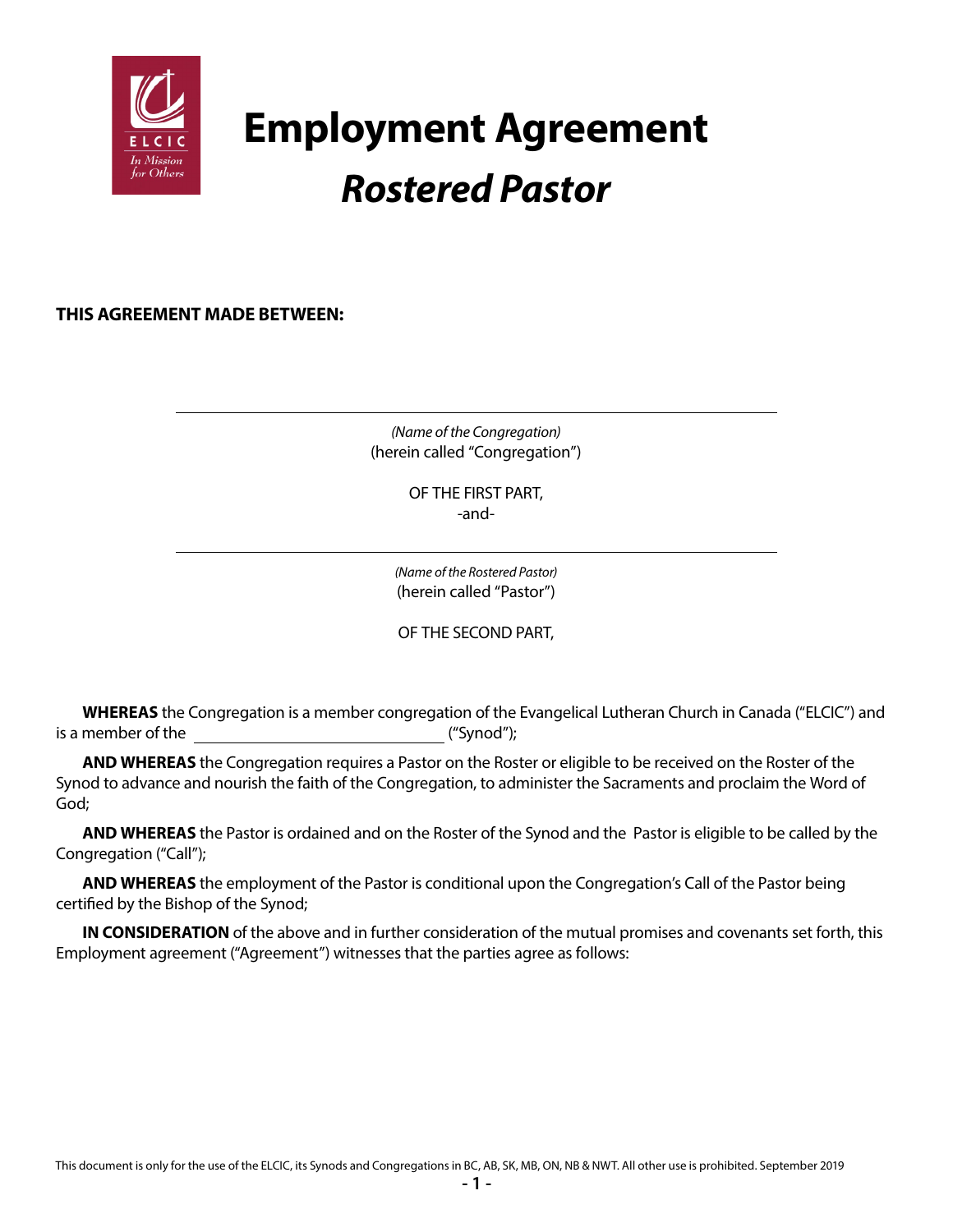#### **PREREQUISITES TO EMPLOYMENT**

- 1. This employment contract and the employment of the Pastor are conditional upon:
	- a. the Congregation's Call being certified by the Bishop of the Synod prior to the commencement of the Pastor's employment by the Congregation;
	- b. the Pastor being eligible for and remaining on the Roster of the Synod;
	- c. the Pastor shall provide to the Congregation a current and satisfactory to the Congregation criminal record check (in Ontario a Criminal record and judicial matters check); and because this Call will require interacting with vulnerable persons meaning a person who, because of their age, a disability or other circumstances, whether temporary or permanent, (a) is in a position of dependency on others, or (b) is otherwise at a greater risk than the general population of being harmed by a person in a position of trust or authority towards them, the Pastor must also provide to the Congregation:
		- i. a Child Abuse Registry Check (if available in the province(s) in which the Pastor has resided in the past three (3) years); and
		- ii. a Vulnerable Sector or Child Intervention Check;
	- d. the Pastor, after being provided the ELCIC Sexual Abuse or Harassment Policy ("Policy"), agreeing to review and abide by the Policy, and signing the Acknowledgement Form that is part of the Policy and returning such to the Synod office.

# **ONGOING OBLIGATIONS OF THE PASTOR & THE CONGREGATION**

- 2. a. During and continuing throughout the employment, the Pastor accepts that the following ongoing obligations are required to maintain the employment:
	- i. the Pastor must remain in good standing on the Roster of the Synod;
	- ii. the Pastor must conduct the Pastor's affairs in accordance with the Constitution and Bylaws of the ELCIC and the Synod;
	- iii. the Pastor must immediately notify the Congregation if the Pastor is removed from the Roster of the Synod or if the privileges of the Pastor on the Roster of the Synod are suspended or terminated;
	- iv. the Congregation shall be entitled to require the Pastor to provide current Checks satisfactory to the Congregation (including fingerprint-based Checks) once every three years at the Congregation's expense, and the Pastor shall comply with such requirement;
	- v. the Pastor must provide the employer with certification of participation in 'Healthy Boundaries' training every five years; and
	- vi. the Pastor agrees that the onus is on the Pastor to advise the Congregation immediately if there is any charge or conviction under the Criminal Code of Canada.
	- b. Throughout the employment the Congregation accepts the following ongoing obligations to the Pastor:
		- i. to ensure that the compensation benefits agreed to, including vacation and paid holidays are provided to the Pastor;
		- ii. to provide the Pastor a place to work to make sure the Pastor has access to the workplace;
		- iii. to provide the Pastor the tools and equipment needed to perform the Pastor's functions;
		- iv. to make sure the Pastor's working conditions are safe; and
		- v. to treat the Pastor with respect and make sure the Pastor is not harassed or discriminated against.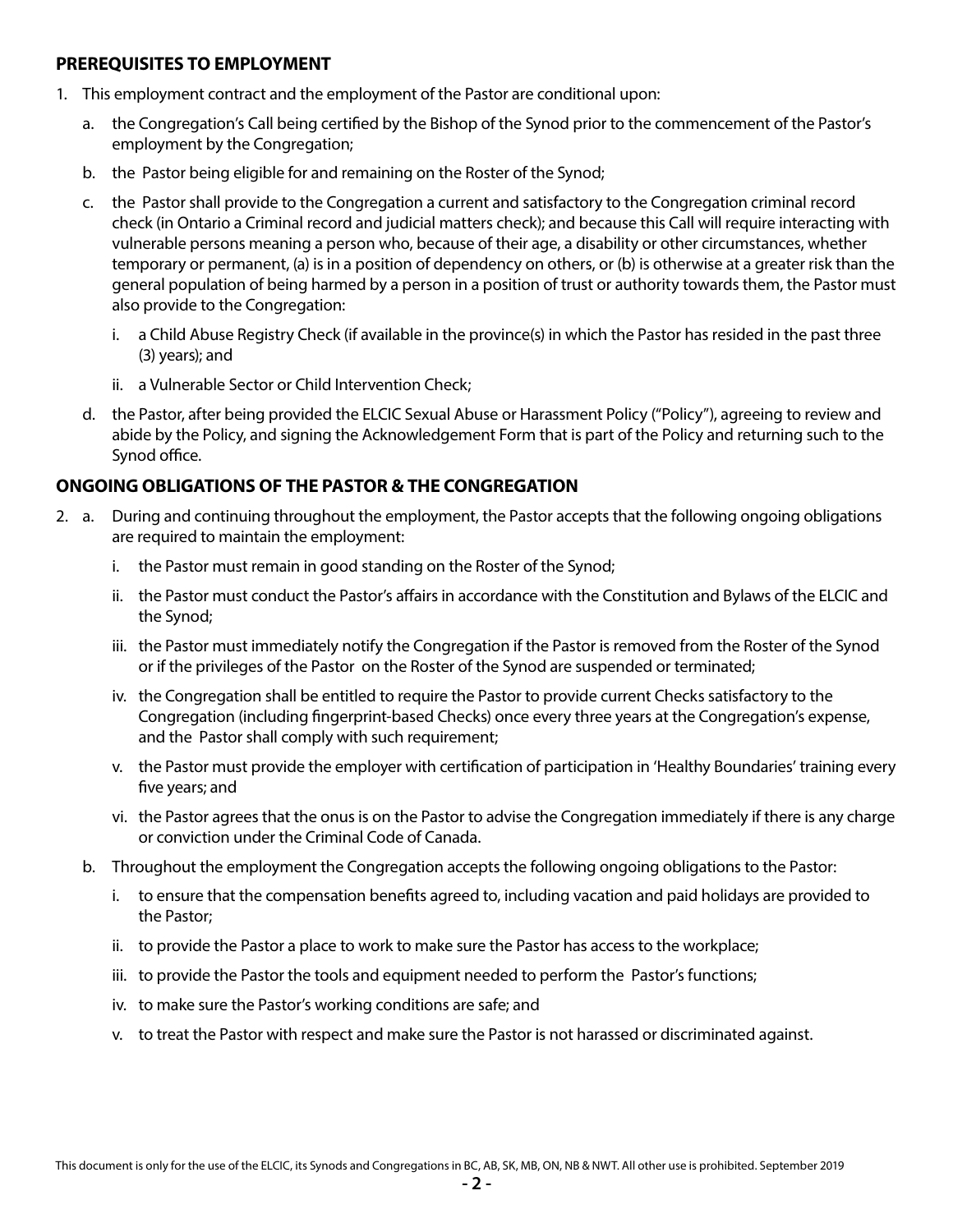#### **REMUNERATION AND BENEFITS**

- 3. a. If the employment of the Pastor is other than full-time specify the percentage of employment compared to full-time: <u>with  $\frac{9}{6}$ </u>.
	- b. The Congregation shall compensate the Pastor with a salary which includes, if applicable, housing allowance hereinafter "Salary" and benefits which include:
		- i. an initial Salary (determined after consideration of the synodical salary guidelines) of \$ per annum paid in instalments. The Salary shall be reviewed annually;
		- ii. membership, when eligible, in the ELCIC Pension Plan sponsored by ELCIC Group Services Inc.;
		- iii. membership, when eligible, ELCIC Group Benefits Plans administered by ELCIC Group Services Inc.;
		- iv. participation in ELCIC Programs including the Continuing Education Plan;
		- v. vacation in accordance with the approved policies;
		- vi. professional expenses paid by the Congregation in accordance with the approved policies;
		- vii. moving expenses, when applicable, including travel paid by the Congregation; specific details are as follows:
		- viii. reasonable expense reimbursement, not otherwise provided for, incurred in attending conventions and other official meetings at which the Pastor's attendance is required.
	- c. The Pastor acknowledges and agrees that the ELCIC Pension Plan, ELCIC Group Benefit Plans, and any ELCIC Programs can be changed from time to time and any such change shall not constitute a fundamental change to the terms of the employment when the Pastor is provided with thirty (30) days' advance notice of the change.
	- d. If the Congregation is providing the Pastor with a residence for the personal use of the Pastor and members of the Pastor's immediate family during the term of the Pastor's employment, the terms shall be as set out in a Residence Agreement and shall be attached to this agreement as Schedule "A".
	- e. The remuneration provided under this Agreement shall be subject to such deductions as the Congregation is from time to time required to make pursuant to law, government regulation, for benefits or by consent of the Pastor.

# **SCOPE OF POSITION & COOPERATION WITH SYNOD**

- 4. a. Neither the ELCIC nor the Synod is the Pastor's employer, but the nature of this ministry and the Pastor's employment requires that the Pastor work and cooperate with the Synod and the Bishop of the Synod for the greater good of the ELCIC, the Synod, and Congregation.
	- b. The Pastor shall at all times faithfully, diligently, and to the best of the Pastor's skill, ability, experience and talents, perform the Pastor's duties.
	- c. During the term of this Agreement the Pastor shall not participate in any other business, occupation, or become an employee or agent of any corporation, firm or individual, except with the consent, which shall not be unreasonably withheld, of the Congregation and after the Pastor has consulted with the Bishop of the Synod.
	- d. The Pastor shall not participate in any activity, be it professional or personal, that is in conflict with the Pastor's duties to the Congregation.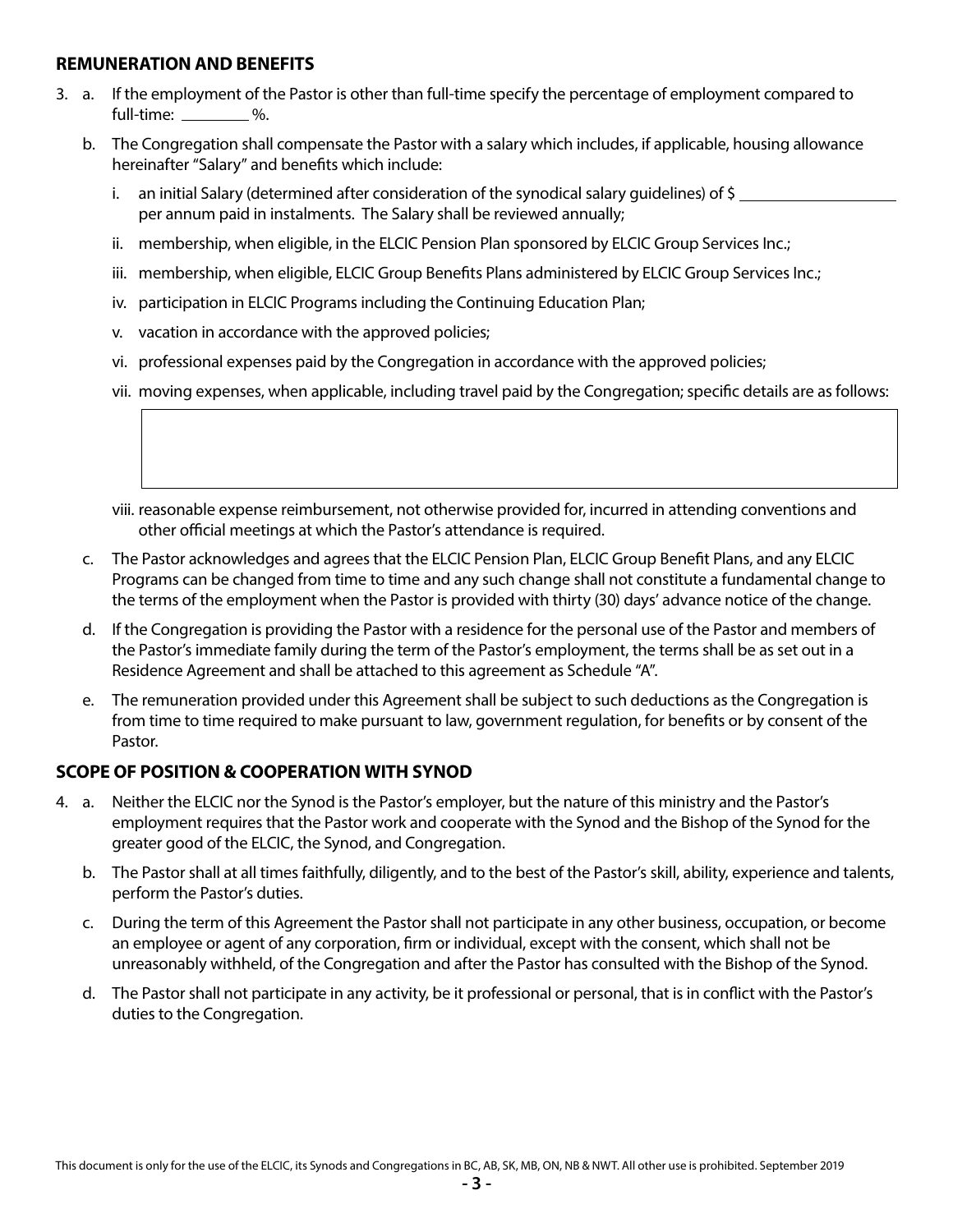# **CONFIDENTIALITY**

5. The Pastor acknowledges and agrees that the Pastor has a duty of confidentiality to the Congregation and that the duty includes maintaining the confidentiality of confidential information. "Confidential Information" is defined to include but it is not limited to: information with respect to the financial, business and human resources management of the Congregation. Accordingly, the Pastor undertakes and agrees not to disclose Confidential Information to any person not authorized to receive the Confidential Information without the express written permission of the Congregation, and that the Pastor shall use the Pastor's best efforts to maintain the secrecy of all of the Confidential Information.

The Pastor agrees that this duty of confidentiality survives the termination of this Agreement and the Pastor's employment.

#### **TERM**

6. The employment of the Pastor by the Congregation shall commence on the  $\mu$  day of 20  $\mu$  and shall continue until terminated in accordance with this Agreement.

# **NOTICE OF TERMINATION NOT FOR CAUSE**

- 7. a. Notwithstanding any termination of employment provisions set out in the Constitution and Bylaws of the Congregation, the Synod, or the ELCIC, in the event of a not for cause termination, the respective rights of the Congregation and the Pastor shall be those set out in this article seven.
	- b. The employment of the Pastor may be terminated by the Congregation at any time without cause upon the Congregation providing to the Pastor written notice or pay in lieu of notice (the "Notice Period") as follows:
		- i. prior to the third anniversary of the date of commencement of employment, the Notice Period shall be three (3) months' notice;
		- ii. on or after the third anniversary of the date of commencement of employment, the Notice Period shall be four (4) months plus one (1) month for every additional year of completed employment up to a total maximum Notice Period of twelve (12) months (for purposes of illustration, if the Pastor has 6.5 years of completed employment, the Notice Period under this paragraph shall be seven (7) months);
		- iii. the Notice Period may, at the discretion of the Congregation, be provided by way of working notice or payment of the equivalent Salary in lieu of notice or a combination thereof;
		- iv. where the Notice Period is in whole or in part provided by way of pay in lieu of notice, the Congregation may, in its sole discretion, provide such pay in lieu of notice in a lump sum or through continuation of payment of the Pastor's Salary through payroll;
		- v. to the extent permitted by applicable employment standards legislation, any notice or pay in lieu of notice provided by the Congregation to the Pastor shall be deemed to count towards any notice or pay in lieu of notice required by such employment standards legislation. Further, any pay in lieu of notice provided by the Congregation in excess of the pay in lieu of notice required by such employment standards legislation shall, to the extent permitted by such employment standards legislation, be deemed to count towards any severance pay owing to the Pastor under applicable employment standards legislation;
		- vi. if and to the extent required by the applicable employment standards legislation, the Congregation shall continue to make whatever benefit plan contributions are required to maintain the Pastor's benefit plans for the statutory notice period in the applicable employment standards legislation; and
		- vii. the Congregation shall also provide any other minimum rights, benefits and entitlements (if any) required by the applicable employment standards legislation to the extent that such rights, benefits and entitlements have not already been provided.
	- c. The Pastor can terminate employment upon providing the Congregation with thirty (30) days' notice. Such notice however may be waived in whole or in part by agreement of the parties, or by the Congregation with payment to the Pastor of the remaining resignation notice.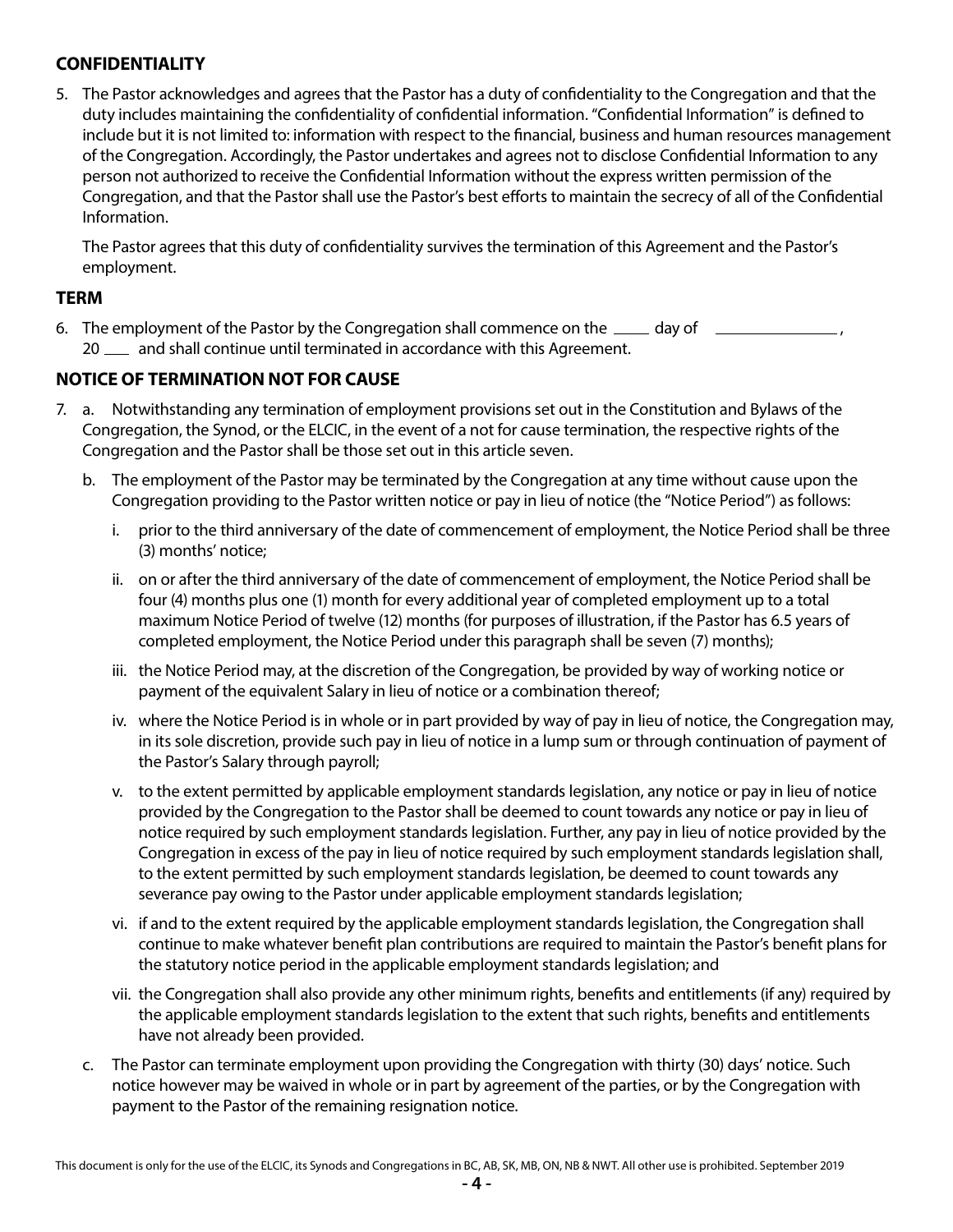# **TERMINATION OTHER**

8. Other than in the event of a not for cause termination, the employment of the Pastor may be terminated for any of the reasons listed and processes provided for in the Constitution and Bylaws of the Congregation, the Synod and the ELCIC.

### **DISCIPLINE**

9. The grounds for discipline and the disciplinary procedures set out in the Constitution and Bylaws of the ELCIC and the Manual Re Discipline for Rostered Ministers shall apply to the Pastor, including but not limited to disciplinary penalties such as suspension from employment and/or removal from the Roster as well as any right of appeal available to the Pastor with respect to such.

#### **ENTIRE AGREEMENT**

10. This Agreement contains the entire agreement between the parties hereto as it relates to the matters set out herein and this Agreement supersedes all previous negotiations, understandings and agreements whether verbal or written with respect to any matters herein referred to. To be effective, any changes or modifications to this Agreement shall be made in writing and signed by both parties.

#### **SEVERABILITY**

11. The parties agree that in the event that any provision, clause, article, attachment herein, or part thereof, which forms part of this Agreement, is deemed void, invalid or unenforceable by a court of competent jurisdiction, the remaining provisions, clauses, articles, attachments or parts thereof, shall be and remain in full force and effect.

#### **GOVERNING LAW**

12. This Agreement shall be construed in accordance with the laws of the Province [territory] of \_\_\_\_\_\_\_\_\_ and the laws of Canada as applicable.

#### **NOTICES**

13. Where by this Agreement any notice is to be or may be given by one party to the other, such notice may be personally delivered or may be given by registered mail and shall be deemed to have been effectively given if sent by registered mail, postage prepaid, correctly addressed to the party to whom such notice is to be given, and any such notice when so mailed shall be deemed to have been received four (4) days after it was mailed.

#### **RETURN OF MATERIALS**

14. All files, forms, books, materials, written correspondence, memoranda, documents, manuals, computer disks and software products in any form or media whatsoever pertaining to the affairs and interests of the Congregation that may come into the possession or control of the Pastor shall at all times remain the property of the Congregation. On termination of the Pastor's employment for any reason, the Pastor agrees to deliver promptly to the Congregation all such property of the Congregation in the possession of the Pastor or directly or indirectly under the control of the Pastor. The Pastor agrees not to make for personal or business use, reproductions or copies of any such property or other property of the Congregation.

Notwithstanding anything in this Agreement or at common law the parties agree that the Pastor as original author of any sermon or other work used to minister to the Congregation shall remain the owner of the copyright and intellectual property with respect to such.

#### **PRIVACY**

- 15. The Congregation collects personal information about the Pastor:
	- a. the Pastor's personal information is collected, used and disclosed for the following purposes: payroll; employee benefits; statutory deductions and remittances such as income tax; general employment purposes such as calculating length of service and for information relating to the initiation, management and termination of the employment relationship;